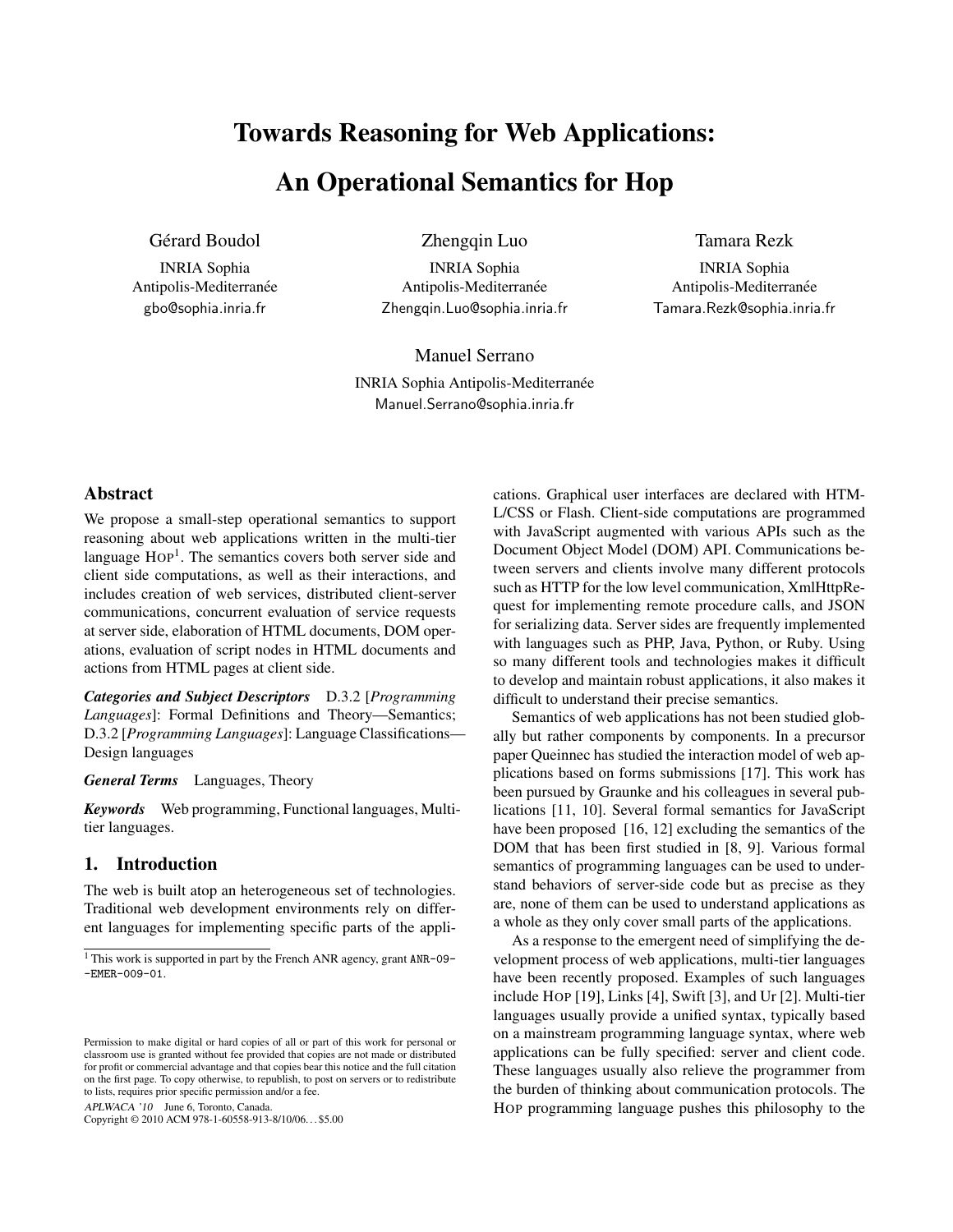extreme by addressing all aspects of web applications and totally eliminates the need of any external language in programming these applications.

HOP [19] (http://hop.inria.fr) is based on the Scheme programming language [13] which it extends in several directions. It is multi-threaded. It provides many libraries used for implementing modern applications (mail, multimedia, ...). It also extends Scheme with constructs and APIs dedicated to web programming. The new constructs are: *i)* service definitions that are server functions associated with URLs that can be invoked by clients, *ii)* service invocations that let clients invoke servers' services, *iii)* client-side expressions that are used by servers to create client-side programs, and, *iv)* server-side expressions, that are embedded inside client-side expressions. The new APIs are: full HTML and DOM support that let servers and clients define and modify HTML documents and HTML fragments.

When a HOP program is loaded into a HOP *broker* [18], *i.e.*, the HOP execution environment, it is split and compiled on-the-fly. Sever-side parts are compiled to a mix of bytecode or native code and client-side parts are compiled to JavaScript [15]. In the source code, a syntactic mark instructs the compiler about the location where the expression is to be evaluated. Figure 1 illustrates the dual compilation.



Figure 1. Hop architecture

When the HOP broker starts, it registers all the available programs and waits for client connections. Upon connection, it actually loads the program needed to fulfill the request it has received and returns a HTML document which contains the client-side part of the program to the client that has emitted the request. That client proceeds with the execution of the program. When needed, the client may invoke server-side *services* which accept client-side values and returns server-side values. The normal execution of the HOP program keeps flowing from the client to the server and viceversa.

By covering all aspects of programming web applications, HOP can then be used to reason *globally* about these applications. Our contribution in this paper is to provide a formal and unified small-step operational semantics that

could support such reasoning. A denotational continuationbased semantics was previously given for a core subset of HOP [20]. However, this work did not cope with DOM operations nor multiple clients. It only described the elaboration of client-side code as generated by the server-side code. The semantics given in this paper, in addition to being written in the more versatile style of operational semantics, covers a much wider spectrum of the language. Indeed, our semantics can support *global* formal reasoning about web applications.

For a part the HOP language, being based on Scheme, relies on standard programming constructs. However, several features of HOP are specific of a multi-tier language, and therefore require specific semantics that, as far as we can see, have not been previously formalized. These features are mostly related to the stratified design of server codes. In particular, the dynamic client code generation from the server and its installation at client site are prominent features of HOP.

*Contents* The paper is organized as follows: in Section 2 we describe a core of the language HOP and its semantics which is extended in Section 4 with DOM operations. In Section 3 we describe the access control mechanism in HOP. Finally, we conclude in Section 5 and propose future directions.

### 2. Core HOP

### 2.1 Syntax

In this section we introduce the syntax, and then the semantics, of the HOP language, or more precisely of the core constructs of the language. A more complete version, involving the DOM part, will be considered in Section 4. Our core language exhibits the most prominent features of the HOP language: service definition and invocation, transfer of code and values from the server to a client, that is, the distributed computing aspect of HOP. The Core HOP syntax is stratified into *server code* s and *tilde code* t. The former is basically Scheme code enriched with a construct (service  $(x)$  s) to define a new *service*, that is a function bound to an URL, and a construct  $\tilde{t}$  to ship (tilde) code t to the client. The latter may include references  $x$  to server values, and will be translated into *client code* c, before being shipped to the client. In the actual HOP system, the latter is compiled into JavaScript code [15], but here we ignore the compilation phase from HOP to JavaScript, as we provide a semantics at the level of (source) client code.

The syntax is given in Figure 2, where  $x$  denotes any variable. We assume given a set  $Url$ , disjoint from the set of variables, of names denoting URLs. These names are values in the Core HOP language, where they are used as denoting a function, or more accurately a service. When provided with an argument, that is a value w, a call  $(u w)$  to a service is transformed into a value  $u$ ?w that can be passed around as an argument. In particular, such an argument will be used in the (with-hop  $u$ ? $w$   $w'$ ) form, which sends the value  $w$  to the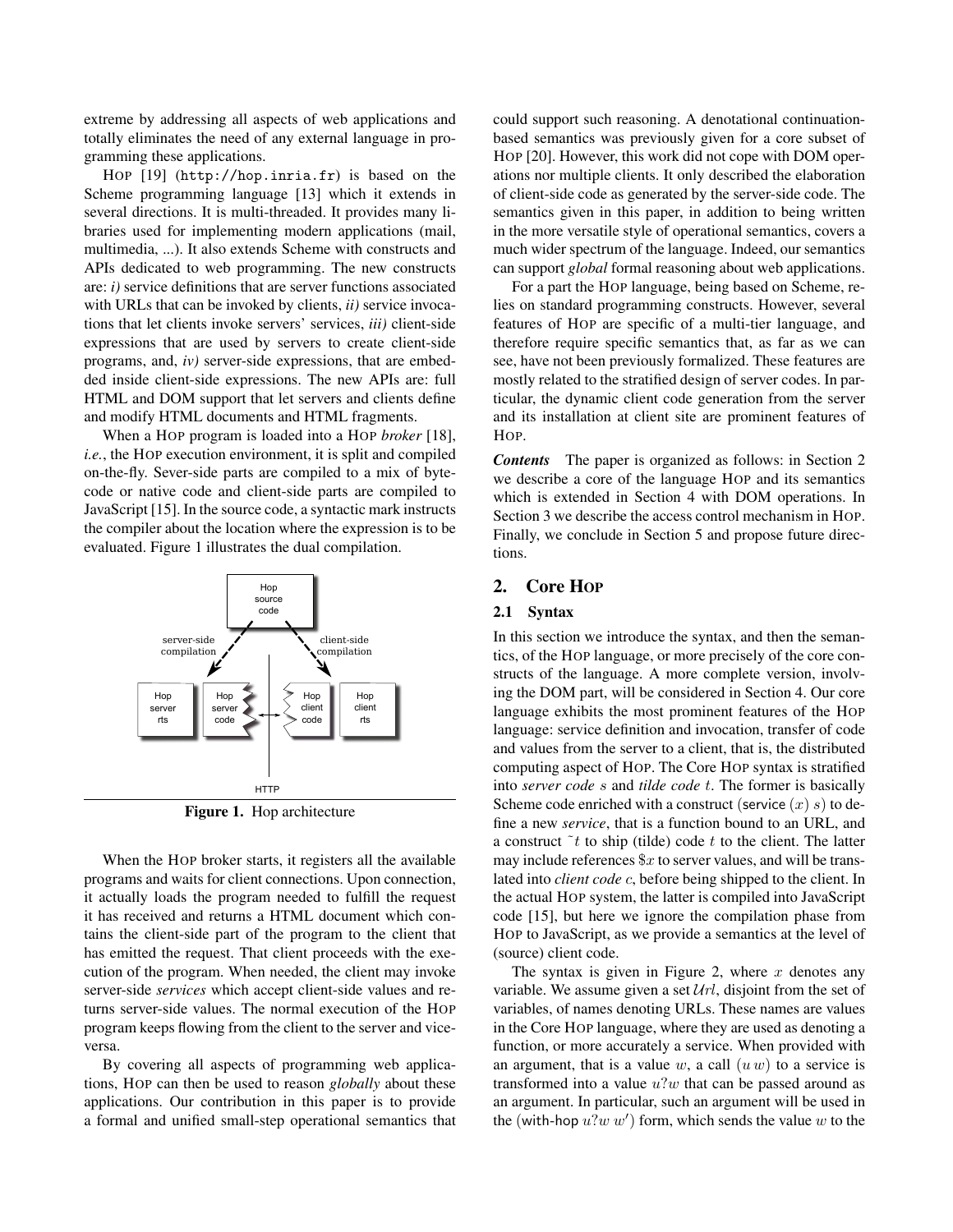```
u \in \mathcal{U}rl URL
s : x \mid w \mid (s_0 s_1) \mid t server code
         (\text{service } (x) s) | (\text{with-hop } s s)t ::= x | u | u?v (lambda (x) t)
     | (t_0 t_1) | $x | (with-hop t_0 t_1)
w := u \mid u?w | (lambda (x) s) server values
     \begin{array}{ccc} \n & c & \n \end{array}c := x \mid v \mid (c_0 \nc_1) client code
     | (with-hop c_0 c_1)
v := u \mid u?v | (lambda (x) c) | () client values
```


service at u somewhere in the web, and waits for a value to be returned as an argument to the continuation  $w'$ .

A server expression usually contains subexpressions of the form  $\tilde{t}$ . As we said, t represents code that will be executed at client site. This code cannot create a service, that is, it does not contain any subexpression (service  $(x)$  s), but it usually calls services from the server, by means of the (with-hop  $t_0$   $t_1$ ) construct, and it may use values provided by the server, by means of subexpressions  $x$ . When the latter are absent (that is, when they have been replaced by the value bound to  $x$ ), a t expression reduces to a client expression c. Notice that for the server an expression  $\tilde{c}$  is a value, meaning that the code  $c$  is frozen and will only be executed at client site. Values also include (), which is a shorthand for the unspecified Scheme runtime value. In a more complete description of the language we would include other kinds of values, like for instance boolean truth values, integers, strings, and so on, as well as some constructs to build and use these values. It is also easy to add Scheme imperative constructs like (set!  $x s$ ).

As usual (lambda  $(x)$  s) binds x in the expression s, and the same holds for (service (x) s). A HOP *program* is a *closed* expression s, meaning that it does not contain any free variable (but it may contain names  $u$  for services that are provided from outside of the program). We shall consider expressions up to  $\alpha$ -conversion, that is up to the renaming of bound variables, and we denote by  $s\{y/x\}$  the expression resulting from substituting the variable  $y$  for  $x$  in  $s$ , possibly renaming  $y$  in subexpressions where this variable is bound, to avoid captures.

The operational semantics of the language will be described as a transition system, where at each step a (possibly distributed) *redex* is reduced. As usual, this occurs in specific positions in the code, that are described by means of *evaluation contexts* [5]. In order to describe in a simple way the communications between a client, invoking a service, and the server, which computes the answer to the service request,

we shall introduce a new form into the syntax, namely

$$
s ::= \cdots \mid (j \, s)
$$

where *j* is a "*communication identifier*" (or channel), taken from some infinite set, disjoint from the set of variables and the set  $Url$  of URLs. The syntax of evaluation contexts is as follows:

$$
\begin{array}{ccl}\n\mathbf{E} & ::= & [] | (\mathbf{E} s) | (w \mathbf{E}) | (j \mathbf{E}) \\
\mid & (with \text{-} \text{hop } \mathbf{E} s) | (with \text{-} \text{hop } w \mathbf{E})\n\end{array}
$$

Since client code and client values are particular cases of server code and server values respectively, evaluation contexts in client code are particular cases of (server) evaluation contexts. One can see that for the (with-hop  $s_0$   $s_1$ ) form, one has to evaluate  $s_0$ , and then  $s_1$ , before actually calling a service. As usual, we denote by  $E[s]$  the result of filling the hole  $\parallel$  in context **E** with expression *s*.

### 2.2 Semantics

The semantics of a HOP program is represented as a sequence of transitions between configurations. A configuration consists in

- $\bullet$  a server configuration  $S$ , together with an environment  $\mu$  providing the values for the variables occurring in the server configuration. The server configuration consists in a main thread executing server's code, and a number of threads of the form  $(j s)$  executing client's requests to services.
- a client configuration  $C$ , which consists in a multiset of running clients. Each client is a tuple  $\langle c, \mu, W \rangle$  where  $c$  is the running client code, typically performing service requests,  $\mu$  is the local environment for the client (distinct from the one of the server: the client and the server do not share any state), and  $W$  is a multiset of pending continuations  $(v_j)$ , waiting for a value returned from a service call (which has been named  $j$ ), or callbacks  $(v c)$ , and more generally client code c waiting for being processed at client site (we shall see another instance of this in Section 4 with the onclick construct).
- a global environment  $\rho$ , binding URLs to the services they denote.
- a set J of communication identifiers that are currently in use.

Then a configuration  $\Gamma$  has the form  $((S, \mu), C, \rho, J)$ . However, to simplify a little the semantic rules, and to represent the concurrent execution of the various components, we shall use the following syntax for configurations:

 $\Gamma$  ::=  $\mu$  |  $\rho$  | J | s |  $\langle c, \mu, W \rangle$  | ( $\Gamma$  ||  $\Gamma$ )

where  $\mu$  is a mapping from a finite set dom( $\mu$ ) of variables to values (server values or client values),  $\rho$  is a mapping from a finite set dom( $\rho$ ) of URLs to services, that is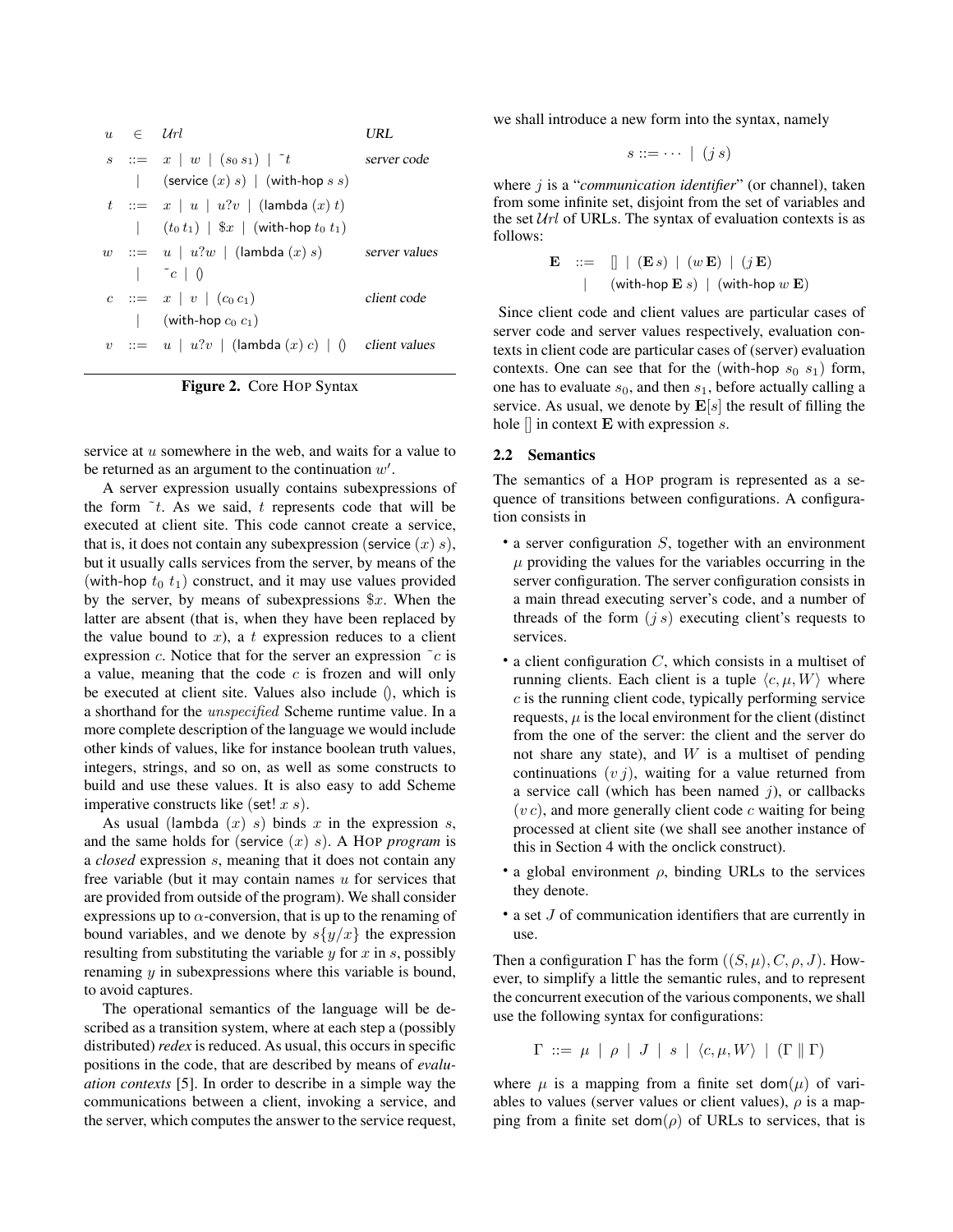$$
\begin{array}{rcl}\n\uparrow w & = & \begin{cases}\n\perp & \text{if } w = (\text{lambda}(x) s) \\
c & \text{if } w = \text{``}c\n\end{cases} \\
\Xi(\mu, x) & = & x\n\end{array}
$$
\n
$$
\Xi(\mu, u) = u
$$
\n
$$
\Xi(\mu, u?v) = u?v
$$
\n
$$
\Xi(\mu, (\text{lambda}(x) t)) = (\text{lambda}(y) \Xi(\mu, t\{y/x\}))
$$
\n
$$
\text{where } y \notin \text{dom}(\mu)
$$
\n
$$
\Xi(\mu, (t_0 t_1)) = (\Xi(\mu, t_0) \Xi(\mu, t_1))
$$
\n
$$
\Xi(\mu, \$x) = \begin{cases}\n\perp & \text{if } \mu(x) = (\text{lambda}(y) s) \\
\text{or } \mu(x) = \text{``}c\n\end{cases}
$$
\n
$$
\Xi(\mu, (\text{with-hop } t_0 t_1)) = (\text{with-hop } \Xi(\mu, t_0) \Xi(\mu, t_1))
$$

Figure 3. Server to Client

functions (lambda  $(x)$  s), and W is a finite set of expressions of the form  $(vj)^2$  or  $(vc)$ . A configuration is *wellformed* if it contains exactly one  $\mu$ , one  $\rho$  and one  $J^3$ . We only consider well-formed configurations in what follows. We assume that parallel composition  $\parallel$  is commutative and associative, so that the rules can be expressed following the "chemical style" of [1], specifying local "reactions" of the form  $\Gamma \to \Gamma'$  that can take place anywhere in the configuration. That is, we have a general rule

$$
\frac{\Gamma \rightarrow \Gamma'}{(\Gamma \parallel \Gamma'') \rightarrow (\Gamma' \parallel \Gamma'')}
$$

meaning that if the components of  $\Gamma$  are present in the configuration, which can therefore be written  $(\Gamma \parallel \Gamma'')$ , and if these components interact to produce  $\Gamma'$ , then we can replace the components of  $\Gamma$  with those of  $\Gamma'$ .

Before introducing and commenting the reaction rules, we need to define an auxiliary function transforming tilde code into client code. As we said a subexpression  $\tilde{t}$  in server code is *not* evaluated at server side, but will be shipped to the client, usually as the answer to a service request. Since the expression  $t$  may contain references  $x$  to server values, to define the semantics we introduce an auxiliary function Ξ that takes as arguments an environment  $\mu$  and an expression  $t$ , and transforms it into a client expression  $c$ . This is defined in Figure 3, where we also introduce a partial function † that transforms a (server) value into a client expression by removing the tilde, provided the value is not a  $\lambda$ -abstraction. The  $\Xi$  transformation consists in replacing  $x$  by the value bound to  $x$  in  $\mu$ , but one should notice that a function, that is a (lambda  $(x)$  s), or client code c cannot be sent to the client this way, because this would in general result in breaking the bindings of free variables that may occur in such an expression. Then this has to be considered as an error.

The semantics is given in Figure 4, which we now comment. First notice that we write a compound configuration  $(\Gamma \parallel \Gamma')$  as  $\Gamma \parallel \Gamma'$ . This is not ambiguous, since parallel composition is commutative and associative. When we have to evaluate a variable (rule VARS), we need to lookup into the corresponding environment  $\mu$ , which we express as a reaction from  $\mathbf{E}[x] \parallel \mu$ , but obviously the environment must remain unchanged as a component of the configuration, which is why we restore it in  $\mathbf{E}[w] \parallel \mu$ , where  $w = \mu(x)$ . As we said when introducing the syntax, a call  $(u w)$  to a service is transformed into a value  $u$ ?w (rules REQS and REQC). In server code, a subexpression  $\tilde{t}$  is translated (rule TILDE) into a server value  $\tilde{c}$  by means of the transformation Ξ. Evaluating (service  $(x)$  s) (rule SERVDEF) creates a new URL name<sup>4</sup>  $u \notin \text{dom}(\rho)$ , returns this name to the evaluation context, and updates the service environment  $\rho$  by adding a new service (= function) associated with  $u$ . We may have service invocations from the server, that is (with-hop  $u?w_0$   $w_1$ ), where the name u refers to some pre-existing service, that has not been created by the running program. In that case (rule SERVINVOCS), we assume that the returned value w is provided by an "oracle"  $\Omega$ . This value is passed as an argument to the continuation  $w_1$ . This oracle represents a call to an external service available in the web, and allows for writing mashups using HOP. Observe that service invocation from the server behaves like a RPC, whereas service invocation from a client is asynchronous: evaluating a (with-hop  $u$ ? $v_0$   $v_1$ ) from client side (rule SERVINVOCC) creates a new communication name  $j$ , spawns a thread  $(j (w v_0))$  at server side to evaluate the request to the service, and terminates the invocation at client side while adding a continuation  $(v_1 j)$  that waits for the value returned from the server. This returned value is transformed into server code (or value) by means of the † function, and then provided as an argument to the continuation  $v_1$  (rule SERVRET); the communication identifier j is then recovered. Concluding the semantics of the with-hop construct, a callback  $(v'c)$  from the set W is evaluated when the client's code has terminated (rule CALLBACK). Finally, we have a last rule INIT, similar to SERVINVOCC, that models the situation where a new client shows up and sends a service request to the server, initiating a new thread of computation at server side. However in this rule the client's continuation has a special form setdoc, the meaning of which will become clear in Section 4, where this continuation is used to set up a HTML page at client side. In Core HOP, we can consider setdoc as being simply the identity (lambda  $(x)$  x).

Let us illustrate this semantics with an example, where we use the form (let  $((x s_0)) s_1$ ) as an abbreviation for

<sup>&</sup>lt;sup>2</sup> These expressions  $(v j)$  do not evaluate, and therefore we do not need to add them to the syntax of client code.

<sup>3</sup> These components are omitted whenever they are empty.

<sup>&</sup>lt;sup>4</sup> In the HOP language this is an optional argument to a service definition.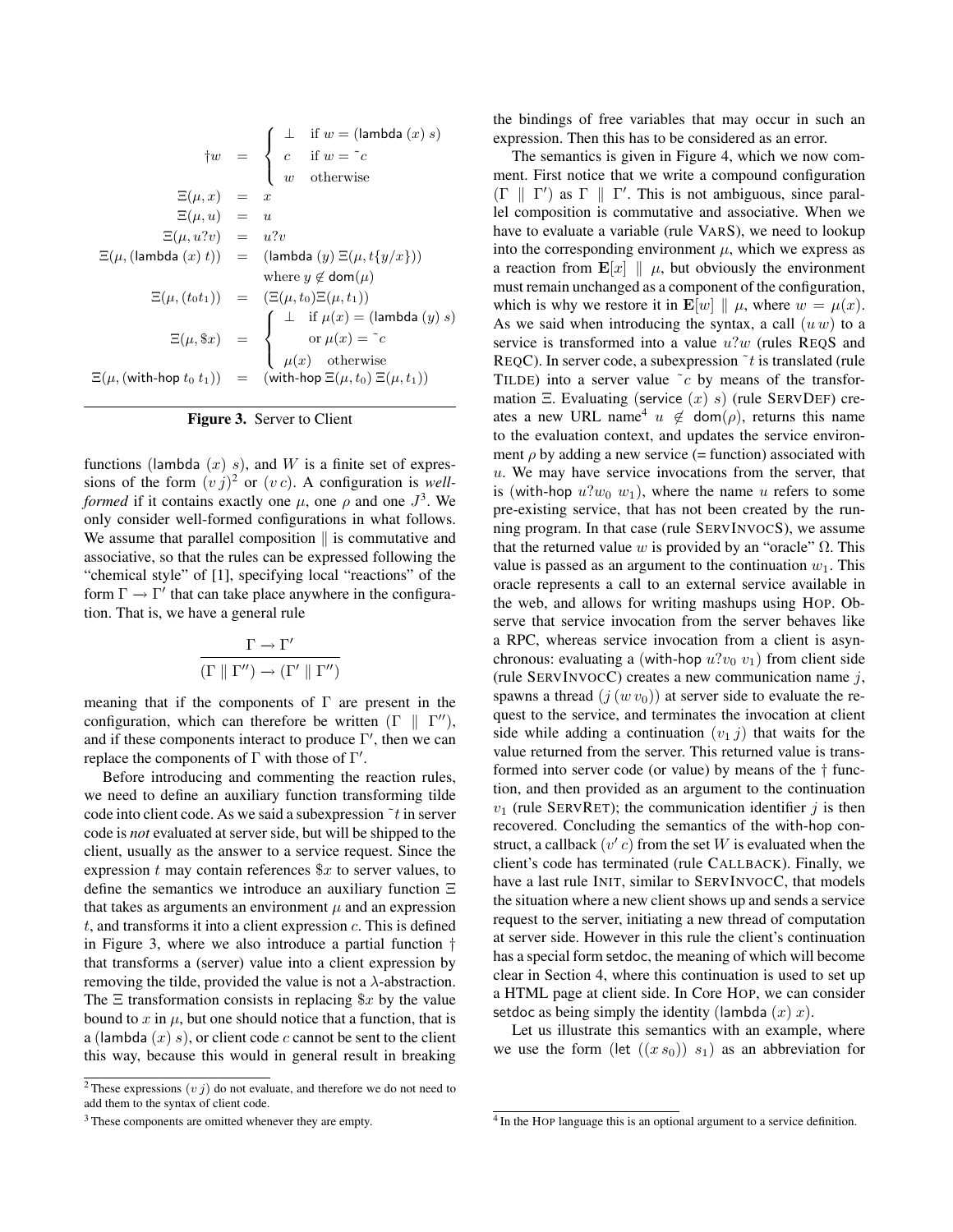$$
\frac{\mu(x) = w}{\mathbf{E}[x] \parallel \mu \rightarrow \mathbf{E}[w] \parallel \mu} \quad \text{(VARS)} \quad \frac{\mu(x) = v}{\langle \mathbf{E}[x], \mu, W \rangle \rightarrow \langle \mathbf{E}[v], \mu, W \rangle} \quad \text{(VARC)}
$$
\n
$$
\frac{\mathbf{E}[(uw)] \rightarrow \mathbf{E}[u^2w]}{\mathbf{E}[(uw)] \rightarrow \mathbf{E}[u^2w]} \quad \text{(RegS)} \quad \frac{\langle \mathbf{E}[x], \mu, W \rangle \rightarrow \langle \mathbf{E}[u^2v], \mu, W \rangle} \quad \text{(RegC)}
$$
\n
$$
y \notin \text{dom}(\mu)
$$
\n
$$
\frac{\mathbf{E}[((\text{lambda } (x) s)w)] \parallel \mu \rightarrow \mathbf{E}[s\{y/x\}] \parallel \mu \cup \{y \mapsto w\}} \quad \text{(APPS)}
$$
\n
$$
\frac{\mathbf{E}[((\text{lambda } (x) s)w)], \mu, W \rangle \rightarrow \langle \mathbf{E}[c\{y/x\}], \mu \cup \{y \mapsto v\}, W \rangle} \quad \text{(APPC)}
$$
\n
$$
\frac{\mathbf{E}[\mu, t] = c \qquad u \notin \text{dom}(\rho)}{\mathbf{E}[\tau] \parallel \mu \rightarrow \mathbf{E}[\tau c] \parallel \mu} \quad \text{(TLDE)}
$$
\n
$$
\frac{\mathbf{E}[\text{(service } (x) s)] \parallel \rho \rightarrow \mathbf{E}[u] \parallel \rho \cup \{u \mapsto (\text{lambda } (x) s)\}}{\mathbf{E}[(\text{with-hop } u^2w_0 w_1)] \parallel \rho \rightarrow \mathbf{E}[(w_1 w)] \parallel \rho} \quad \text{(SERVINVOCS)}
$$
\n
$$
\frac{\mathbf{E}[(\text{with-hop } u^2v_0 v_1)], \mu, W \parallel \rho \parallel J \rightarrow (j (w v_0)) \parallel \langle \mathbf{E}[0], \mu, W \cup \{v_1 j\} \rangle \parallel \rho \parallel J \cup \{j\} \quad \text{(SERVIRVOC)}
$$
\n
$$
\frac{\partial \mathbf{E}[v \parallel \mathbf{E}[v \parallel \mathbf{E}[0], \mu, W \cup \{v_1 j\} \rangle \parallel \rho \parallel J \cup \{j\} \quad \text{(SEV/INVOC
$$

## Figure 4. Core HOP Semantics

| $\rho_0$ | $\rightarrow$ $(j$ ((lambda $(z)$ s) ()))<br>$\  \langle 0, \emptyset, ((\text{lambda } (x) x) j) \rangle \  \rho_0 \  \{j\}$                                               | (INT)                           |
|----------|-----------------------------------------------------------------------------------------------------------------------------------------------------------------------------|---------------------------------|
|          | $\stackrel{*}{\rightarrow}$ $(j, (\text{let } ((x u_1)) \tilde{\ } t)) \parallel \mu_0$<br>$\  \langle 0, \emptyset, ((\text{lambda } (x) x) j) \rangle \  \rho_1 \  \{j\}$ | (APPS, SERVDEF)                 |
|          | where $\mu_0 = \{z' \mapsto \emptyset\}$<br>$\rho_1 = \rho_0 \cup \{u_1 \mapsto (\text{lambda } (y) y)\}\$                                                                  |                                 |
|          | $\stackrel{\ast}{\rightarrow}$ $(j^{\sim}c) \parallel \mu_1$<br>$\  \langle 0, \emptyset, ((\text{lambda } (x) x) j) \rangle \  \rho_1 \  \{j\}$                            | (APPS, TILDE)                   |
|          | where $c = ($ with-hop $(u_1$ () $)$ (lambda $(x)$ x))<br>$\mu_1 = \mu_0 \cup \{x' \mapsto u_1\}$                                                                           |                                 |
|          | $\stackrel{*}{\rightarrow}$ $\mu_1 \parallel \langle ((\textsf{lambda}(x) x) c), \emptyset, \emptyset \rangle \parallel \rho_1$                                             | (SERVRET, CALLBACK)             |
|          | $\stackrel{*}{\rightarrow}$ (j((lambda $(y)$ y) ())) $\parallel \mu_1$<br>$\  \langle ($ (lambda $(x) x) 0$ ), Ø, $($ (lambda $(x) x) j$ ) $\rangle \  \rho_1 \  \{j\}$     | (REQC, SERVINVOCC)              |
|          | $\stackrel{*}{\rightarrow}$ $(j \ 0) \parallel \mu_2$<br>$\  \langle 0, \mu'_0, ((\text{lambda } (x) x) j) \rangle \  \rho_1 \  \{j\}$                                      | (APPS, VARS, APPC, VARC)        |
|          | where $\mu_2 = \mu_1 \cup \{y' \mapsto \emptyset\}$<br>$\mu'_0 = \{x' \mapsto 0\}$                                                                                          |                                 |
|          | $\stackrel{*}{\rightarrow}$ $\mu_2 \parallel \langle 0, \mu'_1, \emptyset \rangle \parallel \rho_1$<br>where $\mu'_1 = \mu'_0 \cup \{z \mapsto \emptyset\}$                 | (SERVRET, CALLBACK, APPC, VARC) |

## Figure 5. Operational Semantics: an Example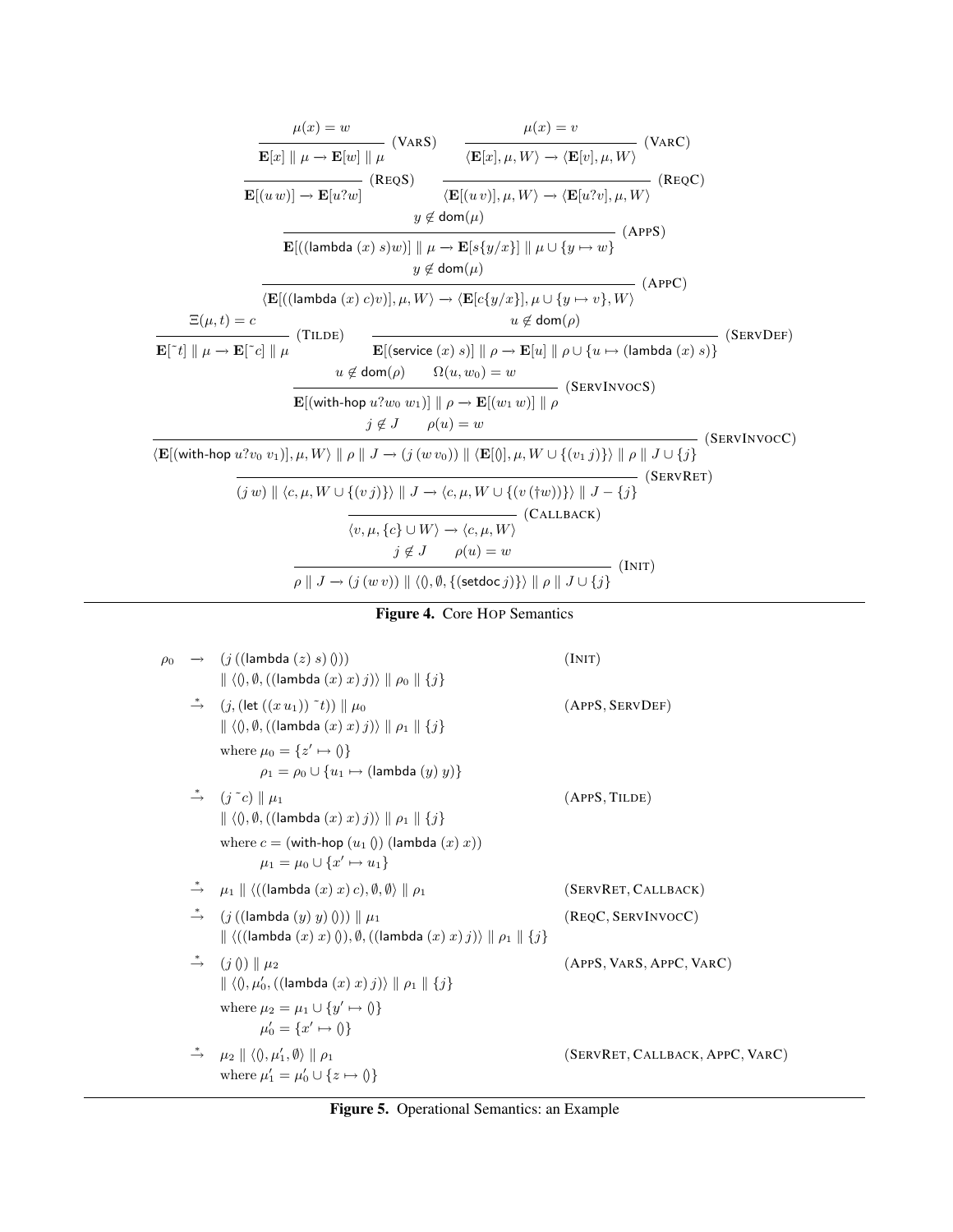$((\textsf{lambda}(x) s_1) s_0)$ . Let

$$
s = (\text{let } ((x \text{ (service } (y) y))) \tilde{\ } t)
$$
  

$$
t = (\text{with-hop } (\$x \text{ ()}) \text{ (lambda } (x) x))
$$

We start with a configuration where there is a service (lambda (z) s) available at URL  $u_0$ , that is with  $\rho_0$  =  ${u_0 \mapsto ($ lambda  $(z) s}$  (and  $\mu = \emptyset = J$ , so we omit these components). Then we have the transitions shown in Figure 5, which displays service definition and the interactions between clients and a server. In the first step we interpret the setdoc continuation as the identity, as explained above. One can see (in the last steps) that server threads compute concurrently with clients. However, one should observe that, since the server and the clients do not share any common state, there is no conflict between the server and client computations, nor among client computations. This means that, when reasoning about the behavior of a HOP program, we do not have to consider all the possible interleavings, since many steps are actually independent from each other. In fact, we could have presented the semantics using a synchronous style, where a client always waits for the answers from the server before resuming its own computations. That is, we could have restricted the VARC, REQC, APPC and SERV-INVOCC rules to the case where the set  $W$  only contains callbacks of the form  $(v c)$ , and no pending continuation  $(v j)$ . This is not the way a HOP program actually behaves, but this restriction to the semantics does not change it in an essential manner, if the services always return. In any case, one should be able to use local reasoning for server and client code.

#### 2.3 Implementation

HOP rests on traditional web technologies to execute programs. The server side code is executed by a bootstrapped web server [18] that embeds an on-the-fly compiler that compiles client-side code to JavaScript [15]. Communications between servers and clients implement the HTTP protocol  $[6]$ .

The actual service definition construct (service) let servers associate arbitrary URLs to services. These values, represented by  $u$ ?v in the semantics (see Figure 2), are used in web browsers URL bars to spawn HOP executions. For instance, provided with a server accepting connections on port 8080, pointing a browser to the URL

#### http://localhost:8080/hop/doc

forces the server to load the interactive documentation program and to start its execution. This delivers a web page implementing the GUI of the live documentation. This action is modeled by the INIT rule of the semantics (see Figure 4).

The mapping from URLs to services, named  $\mu$  in the semantics rules such as the SERVDEF in Figure 4, is implemented on the server by a global hash table which is not automatically garbage collected. When a service is defined, the program may add annotations such as *time-to-live* or *timeout*  $s$  ::= ...  $|$  (sservice  $R(x)$  s) server extension



that enables the server to remove expired services from the environment.

The implementation of service invocation (the with-hop construct, the semantics of which is given by rules SERV-INVOCS, SERVINVOCC, SERVRET, and CALLBACK) is implemented with the famous XmlHttpRequest object of *Ajax* applications. Upon service invocation, the actual arguments are marshalled using a format suitable for URLs (rule SERV-INVOCC). On return, values are marshalled by the server using the JSON convention. Using that particular encoding enables fast browser unmarshaling.

### 3. Access Control

As an option to the interaction between clients and server, HOP proposes access control facilities. In this section we show how these facilities can be formally modeled. Access control permissions in HOP include service execution permission and read permission for directories. For simplicity, we only model service execution permissions here. We introduce the set Credentials of credentials which is disjoint from  $Url$  and variables. A credential  $cr \in Credentials$  can be seen as an abstract representation of username and password, which serves as a token for access. We use  $R$  for denoting a set of credentials. To model services protected by a simple access control protocol, we assume a specific form (sservice  $R(x)$  s) of defining a "secured service." The HOP syntax is extended as shown in 6. When defining a service protected by access control, one needs to provide a set of credentials, such that only those who hold one of the credentials can access the service. Accordingly, we extend the definition for  $\rho$  and client configuration:

- The global environment  $\rho$  binds urls to a pair  $(R, w)$  for some  $R$  and  $w$ . The set  $R$  denotes permitted access rights for the service;
- The client configuration C now is a tuple  $\langle cr, c, \mu, W \rangle$ , where *cr* is the credential held by the client.

We update the semantics rules for access control in Figure 7. Only rules concerning access control are shown. For the other rules, cr in a client configuration is left unchanged. When defining a new service, rule SERVDEF binds the url with a set of credential provided and a service body. The INIT rule models that a new client with a credential sends a service request. The request takes place only when the credential is in the set of credentials related to the requested service. The SERVINVOCC rule, similar to INIT, also checks the credential.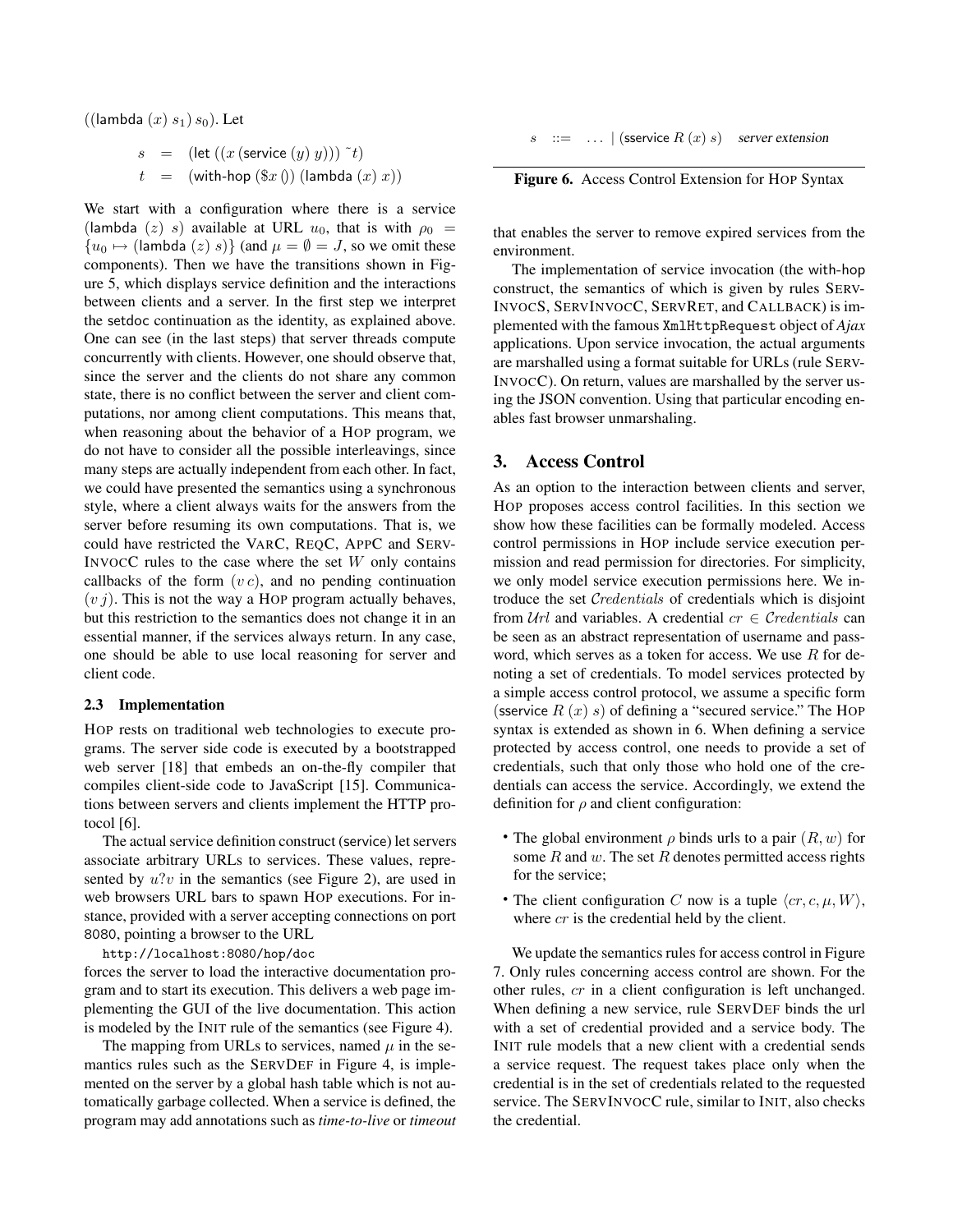| $u \notin \text{dom}(\rho)$<br>(ServDef)                                                                                                                                                                                                                   |  |  |  |
|------------------------------------------------------------------------------------------------------------------------------------------------------------------------------------------------------------------------------------------------------------|--|--|--|
| $\mathbf{E}$ [(sservice $R(x)$ s)] $\ \rho \to \mathbf{E}[u] \  \rho \cup \{u \mapsto (R, (\text{lambda}(x) s))\}\$                                                                                                                                        |  |  |  |
| $j \notin J$ $\rho(u) = (R, w)$ $cr \in R$                                                                                                                                                                                                                 |  |  |  |
| (SERVINVOCC)<br>$\langle cr, \mathbf{E}[(\text{with-hop } u?v_0 \ v_1)], \mu, W \rangle \parallel \rho \parallel J \rightarrow (j(w \ v_0)) \parallel \langle cr, \mathbf{E}[0], \mu, W \cup \{(v_1 \ j) \} \rangle \parallel \rho \parallel J \cup \{j\}$ |  |  |  |
| $j \notin J$ $\rho(u) = (R, w)$ $cr \in R$<br>(INT)                                                                                                                                                                                                        |  |  |  |
| $\rho \parallel J \rightarrow (j (w v_0)) \parallel \langle cr, \{0, \emptyset, \{(v_1 j)\}\rangle \parallel \rho \parallel J \cup \{j\}$                                                                                                                  |  |  |  |

HOP implementation of access control relies on HTTP [6] which accommodates authentications with two different schemas known as *Basic* and *Digest Access Authentication* [7]. Basic authentication sends user identity and password as plain texts in the header of the request. Digest authentication sends the user identity and password encrypted with a nonce. Digest authentication is therefore slightly more secure than Basic authentication. A third traditional means for authenticating requests consists in including user identity and password in the host part of the URLs. This method which offers roughly the same (in)security as the Basic authentication scheme is widely used because it eases HTTP requests to be scripted.

HOP rests on these standard mechanisms to authenticate requests. Upon reception, requests are authenticated by parsing the header fields. A special *anonymous* user is used as a default authentication for requests that contain no valid authentication information. Users are declared in HOP configuration files. They are created at the very beginning of the server execution, before the first request is received. An user is a data structure containing a name for identification, an encrypted password, a list of files and directories it is allowed to access to, a list of services it is allowed to execute, and a list of groups it belongs to. When a service is about to be executed in response to a client call, HOP automatically authenticates the request and checks if that user is granted the permission to execute the service. When authorized, the execution proceeds. Otherwise, HOP returns a dedicated HTTP response code (401) that forces the client browser to pops up a login window and resubmit the request with a different authentication. In addition to the automatic authentication, HOP programs may also explicitly check user permissions. Hence, any service may enforce it's own security policy.

## 4. DOM Extension

In Section 2 we have seen how distributed computations are built and run in HOP, but apart from that we have seen no interesting effect of a HOP program. In this section we consider another part of the HOP language, which allows one to built HTML trees, that will be interpreted and displayed by the client's browser. The client can manipulate the host HTML page by means of the DOM (Document Object

| $p, q, r \ldots \in \text{Pointer}$ |                                                                                                            |
|-------------------------------------|------------------------------------------------------------------------------------------------------------|
|                                     | $s$ : $=$ $\cdots$ $\left(\langle tag \rangle s \right)$ $\left(\langle tag \rangle$ : onclick $s_0 s_1$ ) |
|                                     | (dom-append-child! $s_0$ $s_1$ )                                                                           |
|                                     | $t$ := $\cdots$ $(\langle tag \rangle t)$ $(\langle tag \rangle :$ onclick $t_0$ $t_1)$                    |
|                                     | (dom-append-child! $t_0$ $t_1$ )                                                                           |
|                                     | $w \quad ::= \quad \cdots \mid p$                                                                          |
|                                     | $c ::= \cdots \mid (\langle tag \rangle c) \mid (\langle tag \rangle : \text{onclick } c_0 c_1)$           |
|                                     | (dom-append-child! $c_0$ $c_1$ )                                                                           |
|                                     | $v$ ::= $\cdots$   p                                                                                       |
|                                     | $tag ::=$ HTML   DIV                                                                                       |
|                                     |                                                                                                            |

Figure 8. DOM Extension for HOP Syntax

Model [14]) interface of the browser. Then we enrich the syntax with some basic HTML constructs, written in Scheme style, and operations supported by the DOM. Here we content ourselves to consider the HTML and DIV tags, and the (dom-append-child!  $s_0$   $s_1$ ) construct – the other ones are similar (see [8]). The HOP syntax is extended as shown in Figure 8, where we assume given an infinite set Pointer of *pointers*, that will be used to denote nodes in HTML trees. The pointers are run-time values. Notice that instead of writing  $\langle tag \rangle \cdots \langle flag \rangle$  as in HTML, we write  $(\langle tag \rangle \cdots)$  in HOP, which means that a  $tag$  is a function that is used to build an HTML document. The general form in HOP is

$$
(\langle tag \rangle [: attr] s)
$$

where *attr* is an optional list of attributes. We only consider here the cases where there is no attribute, or where this attribute is onclick s, but we sometimes write  $(\langle tag \rangle [: attr] s)$ for any of the two forms, when the attribute is irrelevant. The optional onclick s attribute offers to the client the possibility of running some code (namely c if  $s = \tilde{c}$ ), by clicking on the node. (In HOP there are other similar facilities.)

The semantics of the  $(\langle tag \rangle [: attr] \cdots)$  construct is that it builds a node of a tree in a *forest*. In order to define this, we assume given a specific null pointer, denoted  $\alpha$ , which is not in *Pointer*. We use  $\pi$  to range over *Pointer* ∪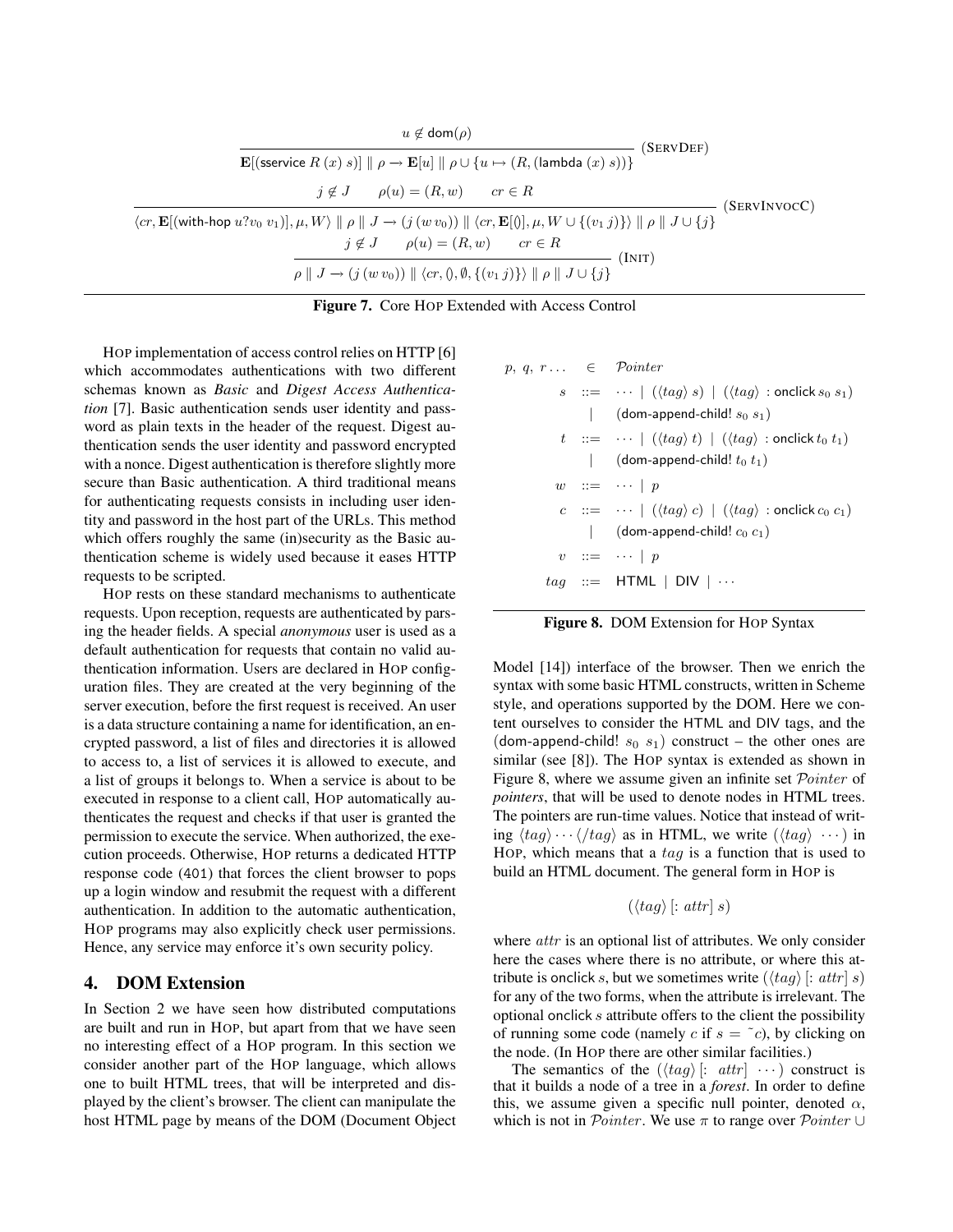| $\mu(r) = (\alpha, (\langle \text{HTML} \rangle) : \text{attr}   \ell)$                                                                                                                                     | (SERVRET1) |
|-------------------------------------------------------------------------------------------------------------------------------------------------------------------------------------------------------------|------------|
| $(jr) \parallel \mu \parallel \langle 0, \emptyset, \{(\text{setdoc } j)\}, \alpha \rangle \parallel J \rightarrow \mu \parallel \langle r, \mu \lceil r, \emptyset, r \rangle \parallel J - \{j\}$         |            |
| $dom(\mu_0 \mid w) \cap dom(\mu_1) = \emptyset$                                                                                                                                                             | (SERVRET2) |
| $(j w) \parallel \mu_0 \parallel \langle c, \mu_1, W \cup \{(v j)\}, r \rangle \parallel J \rightarrow \langle c, \mu_1   \mu_0 \mid w \rangle, W \cup \{(v ( \dagger w))\}, r \rangle \parallel J - \{j\}$ |            |

Figure 9. HOP Semantics (Modified Rules)

 $\{\alpha\}$ . Then a forest maps (non null) pointers to pairs made of a (possibly null) pointer and an expression of the form  $(\langle tag \rangle [: \text{attr}] \ c_1 + \cdots + c_n).$  The pointer  $q \in \text{Pointer}$ assigned to p is the *ancestor* of the node, if it exists. If it does not, this pointer is  $\alpha$ . Such a node is labelled  $taq$  and has *n* children, which are either leafs (labelled with some client code or value) or pointers to other nodes in the tree. For simplicity we consider here the forest as joined to the environment providing values for variables. That is, we now consider that  $\mu$  is a mapping from a set dom( $\mu$ ) of variables and (non null) pointers, that maps variables to values, and pointers to pairs made of a (possibly null) pointer and a *node* expression. The syntax for node expressions  $a$  is as follows:

$$
a ::= (\langle tag \rangle \ell) | (\langle tag \rangle : \text{onclick } c \ell)
$$
  

$$
\ell ::= \varepsilon | c | (\ell_0 + \ell_1)
$$

where  $\varepsilon$  is the empty list. In what follows we assume that  $+$ is associative, and that  $\varepsilon + \ell = \ell = \ell + \varepsilon$ . We shall also use the following notations in defining the semantics, assuming that the pointers occuring in the list  $\ell$  are distinct:

$$
(\langle tag \rangle [: \textit{attr}] \ell) + p = (\langle tag \rangle [: \textit{attr}] \ell + p)
$$
  

$$
(\langle tag \rangle [: \textit{attr}] \ell_0 + p + \ell_1) - p = (\langle tag \rangle [: \textit{attr}] \ell_0 + \ell_1)
$$

Given a forest  $\mu$ , and  $p \in \text{dom}(\mu)$ , we denote by  $\mu[p \mapsto \text{dom}(\mu)]$  $(\pi, a)$  the forest obtained by updating the value associated with  $p$  in  $\mu$ . More generally, we define  $\mu[\mu']$  as follows:

$$
dom(\mu[\mu']) = dom(\mu) \cup dom(\mu')
$$
  

$$
(\mu[\mu'])(p) = \begin{cases} \mu'(p) & \text{if } p \in dom(\mu') \\ \mu(p) & \text{otherwise} \end{cases}
$$

For  $P \subseteq \text{dom}(\mu)$ , we also define  $\mu \upharpoonright P$  to be the least subset of  $\mu$  satisfying

$$
I \subseteq \text{dom}(\mu \mid P)
$$
  
\n
$$
q \in \text{dom}(\mu \mid P) \& \mu(q) = (q', (\langle tag \rangle [: attr] \ell)
$$
  
\n
$$
\Rightarrow q' \in \text{dom}(\mu \mid P)
$$
  
\n
$$
q \in \text{dom}(\mu \mid P) \& \mu(q) = (\pi, (\langle tag \rangle [: attr] \ell_0 + q' + \ell_1)
$$
  
\n
$$
\Rightarrow q' \in \text{dom}(\mu \mid P)
$$
  
\n
$$
q \in \text{dom}(\mu \mid P) \Rightarrow (\mu \mid P)(q) = \mu(q)
$$

We overload this notation by writing  $\mu \int c$  for  $\mu \int P$  where  $P$  is the set of pointers that occur in  $c$ . This is the forest that is the part of  $\mu$  relevant for the expression  $c$ .

The syntax of evaluation contexts needs to be extended, but we also have now to distinguish client's evaluation contexts C from server's evaluation contexts S:

S ::= · · · | (htagi S) | (htagi : onclick S s) | (htagi : onclick w S) | (dom-append-child! S s) | (dom-append-child! w S) C ::= · · · | (htagi C) | (htagi : onclick c C) | (dom-append-child! C c) | (dom-append-child! v C)

The main difference is that at client side we do not evaluate  $c_0$  in  $(\langle tag \rangle : \text{onclick } c_0 \ c_1),$  because this is the code that will be executed at client side when an "onclick" action is performed. Finally, as regards configurations, we now assume that clients are *rooted*. That is, a client configuration now has the form

$$
\langle c, \mu, W, r \rangle
$$

where the pointer r is the *root* of the HTML page that is displayed at the client site by the browser.

The semantic rules given in Figure 4 still hold, except for SERVRET, which we redefine below. We also have to extend the  $\Xi(\mu, t)$  function in rule TILDE to take into account the new constructs. This is done in the obvious way, preserving the structure of the expression (the function  $\Xi$  only has an effect on the  $x$  subexpressions), with  $\Xi(\mu, p) = p$  for any  $p \in *Pointer*$ . The modified rules are given in Figure 9, while the new ones are in Figure 10. The VARC, REQC, APPC, CALLBACK, SERVINVOCC and INIT rules of Figure 4 have to be adapted to suit the new form of a client configuration, which involves a root. This is done in the obvious way – so we omit to write the adapted rules –, except that in the INIT rule, the client is not yet rooted, or more precisely its root is  $\alpha$ : the client is waiting for an HTML tree (with a root) to be provided by the server. This is formalized in rule SERVRET1: the server sends a root  $r$ , together with the associated tree  $\mu \lceil r$ , which should satisfy some well-formedness condition to be displayed by the browser. Here we only require that the node at r denotes an  $\langle HTML \rangle$  node, without any ancestor. In this rule the evaluation of (setdoc  $r$ ), which is supposed to have the (here invisible) side effect of displaying something of  $\mu \mid r$ , immediately returns r. The SERVRET2 rule is the same as SERVRET of Core HOP, except that some forest may also be returned, which should not conflict with the current client's HTML forest. The reader will notice the disymmetry between the rules for passing a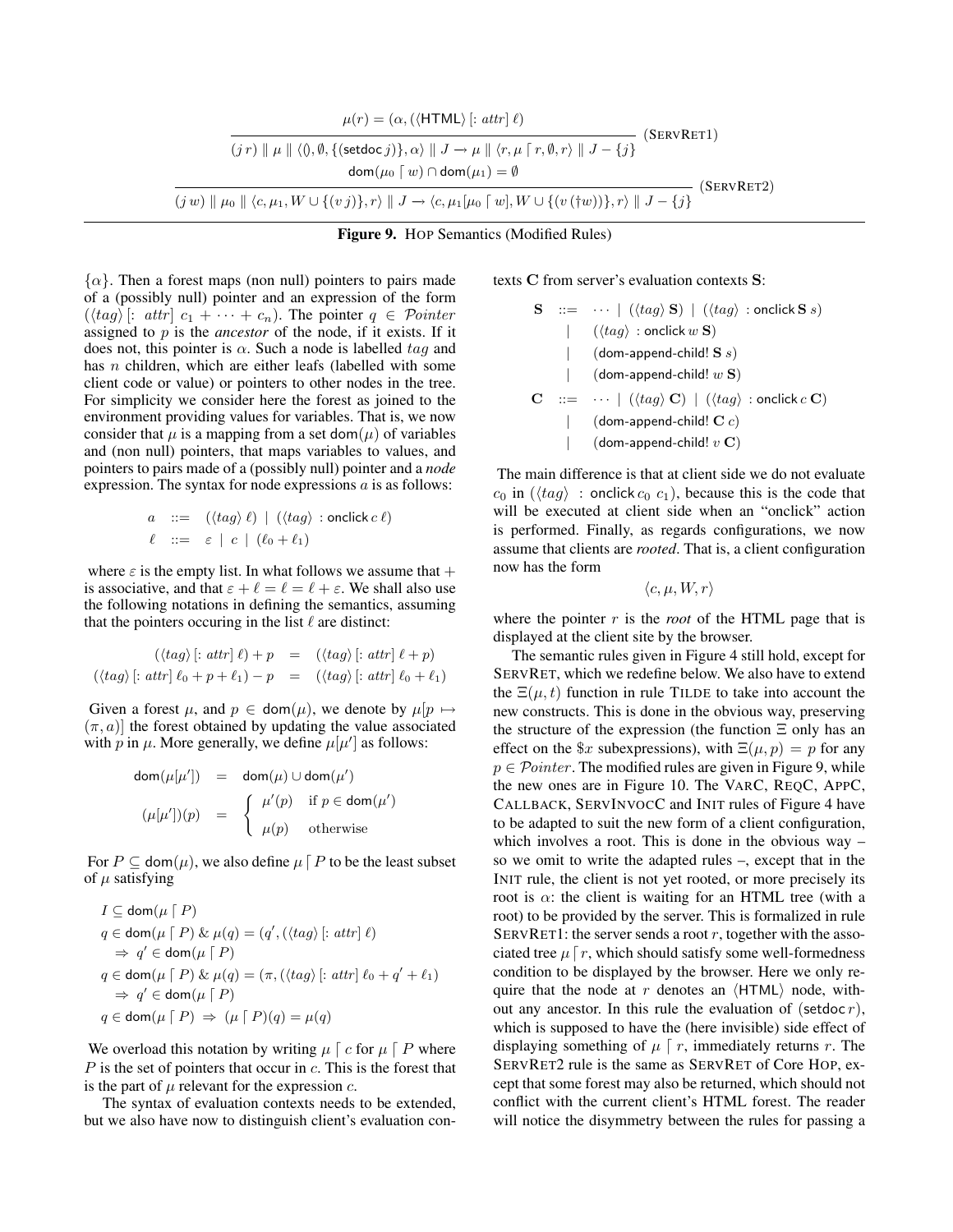| $R(r, p)$ $\mu(p) = (q, (\langle tag \rangle) [: attr] \ell_0 + c + \ell_1))$<br>$-$ (SCRIPT)                                                                                                                                                                                                          |
|--------------------------------------------------------------------------------------------------------------------------------------------------------------------------------------------------------------------------------------------------------------------------------------------------------|
| $\langle v, \mu, W, r \rangle \rightarrow \langle c, \mu[p \mapsto (q, (\langle tag \rangle) [: attr] \ell_0 + \ell_1)]  , W, r \rangle$<br>$Q(r, p)$ $\mu(p) = (q, (\langle tag \rangle : \text{onclick } c_0 \ell))$<br>- (Onclick)                                                                  |
| $\langle c_1, \mu, W, r \rangle \rightarrow \langle c_1, \mu, W \cup \{c_0\}, r \rangle$<br>$w \notin \mathcal{P}ointer \qquad p \notin \text{dom}(\mu)$<br>(TAGVS1)                                                                                                                                   |
| $\mathbf{S}[(\langle tag \rangle w)] \parallel \mu \rightarrow \mathbf{S}[p] \parallel \mu \cup \{p \mapsto (\alpha, (\langle tag \rangle \dagger w))\}$<br>$p \notin \text{dom}(\mu)$ $\mu(q) = (\alpha, a)$<br>(TAGIS1)                                                                              |
| $\mathbf{S}[(\langle tag \rangle q)] \parallel \mu \rightarrow \mathbf{S}[p] \parallel \mu[q \mapsto (p,a)] \cup \{p \mapsto (\alpha, (\langle tag \rangle q))\}$<br>$w_1 \notin \mathcal{P}ointer \qquad p \notin \text{dom}(\mu)$<br>(TAGVS2)                                                        |
| $\mathbf{S}[(\langle tag \rangle : \mathsf{onclick}\,w_0\,w_1)] \parallel \mu \to \mathbf{S}[p] \parallel \mu \cup \{p \mapsto (\alpha, (\langle tag \rangle : \mathsf{onclick}\, \dagger w_0\, \dagger w_1))\}$<br>$p \notin \text{dom}(\mu)$ $\mu(q) = (\alpha, a)$<br>(TAGIS2)                      |
| $\mathbf{S}[(\langle tag \rangle : \text{onclick } w q)] \parallel \mu \rightarrow \mathbf{S}[p] \parallel \mu[q \mapsto (p, a)] \cup \{p \mapsto (\alpha, (\langle tag \rangle : \text{onclick } \dagger w q))\}$<br>$v \notin \mathcal{P}ointer$ $p \notin \text{dom}(\mu)$<br>(TAGVC)               |
| $\langle \mathbf{C}[(\langle tag \rangle [: \textit{attr}] \ v)], \mu, W, r \rangle \rightarrow \langle \mathbf{C}[p], \mu \cup \{p \mapsto (\alpha, (\langle tag \rangle [: \textit{attr}] \ v))\}, W, r \rangle$<br>$p \notin \text{dom}(\mu)$ $\mu(q) = (\alpha, b)$<br>(TAGIC)                     |
| $\langle \mathbf{C}[(\langle tag \rangle  : attr   q)], \mu, W, r \rangle \rightarrow \langle \mathbf{C}[p], \mu[q \mapsto (p, b)] \cup \{p \mapsto (\alpha, (\langle tag \rangle  : attr   q))\}, W, r \rangle$<br>$\mu(p) = (\pi, a_0)$ $\mu(q) = (q', a_1)$ $\mu(q') = (\pi', a_2)$<br>(APPENDS1)   |
| $\mathbf{S}[(\mathsf{dom}\textrm{-append}\textrm{-child}!~p~q)]\parallel\mu\rightarrow\mathbf{S}[0]\parallel\mu[p\mapsto(\pi,a_0+q),q\mapsto(p,a_1),q'\mapsto(\pi',a_2-q)]$<br>$\mu(p) = (\pi, a_0)$ $\mu(q) = (\alpha, a_1)$<br>- (APPENDS2)                                                          |
| $\mathbf{S}[(\text{dom-append-child! } p \ q)] \parallel \mu \rightarrow \mathbf{S}[0] \parallel \mu[p \mapsto (\pi, a_0 + q), q \mapsto (p, a_1)]$<br>$\mu(p) = (\pi, b_0)$ $\mu(q) = (q', b_1)$ $\mu(q') = (\pi', b_2)$<br>$-$ (AppendC1)                                                            |
| $\langle \mathbf{C}[(\mathsf{dom}\text{-}\mathsf{append}\text{-}\mathsf{child}!~p~q)], \mu, W, r\rangle \rightarrow \langle \mathbf{C}[0], \mu[p \mapsto (\pi, b_0 + q), q \mapsto (p, b_1), q' \mapsto (\pi', b_2 - q)], W, r\rangle$<br>$\mu(p) = (\pi, b_0)$ $\mu(q) = (\alpha, b_1)$<br>(APPENDC2) |
| $\langle \mathbf{C}[(\mathsf{dom}\text{-}\mathsf{append}\text{-}\mathsf{child}!~p~q)], \mu, W, r \rangle \rightarrow \langle \mathbf{C}[0], \mu[p \mapsto (p', b_0 + q), q \mapsto (p, b_1)], W, r \rangle$                                                                                            |



value from the server to a client (SERVRET1  $\&$  2), which "drags" a tree with it, and for passing a value from a client to the server, as an argument for a service call (SERVINVOCC), which does not pass a tree. This is because we have found no interesting use for that. Consequently, in the current version of HOP it is an error to use a client's node at server site.

The document sent by the server to the client upon initialization may contain some code to execute, and also opportunities for interactions from the client, which in our simplifying presentation of the HOP language only consists in onclick  $c$  expressions. Then there is a phase in which the browser, while interpreting the document sent by the server, will execute client code that is contained into the document. This is expressed by the SCRIPT rule, where the predicate  $R(r, p)$  means that p is a descendant of r, and that the code that we find at node  $p$ , and which is to be triggered, is the leftmost one in the tree  $\mu \int r$  determined by r. (We should also check that this tree is still a valid HTML document. We

do not formally define this predicate here – this is straightforward.) When this has been done, the client may interact with the server, by clicking on an active node. This is expressed by the rule ONCLICK, where again we have a precondition  $Q(r, p)$ , meaning that p is a descendant from r, and that there is no code left to execute (by means of the SCRIPT rule) in the tree (again we do not formally define this predicate here).

We have already explained the next six rules, from TAGVS1 to TAGIC, that describe the construction of the server (resp. client) forest from the  $(\langle tag \rangle s)$  and  $(\langle tag \rangle :$ onclick  $s_0$   $s_1$ ) (resp.  $(\langle tag \rangle [: attr] c)$ ) expressions. We distinguish two cases for each of these constructions: if the child of the node is a value which is not a pointer, then we just create a corresponding new node in the forest. If this is a pointer  $q$ , pointing to another node in the forest, we again create a new node identified by some  $p$ , but we must also update the ancestor of  $q$ , which becomes  $p$ . In the rules for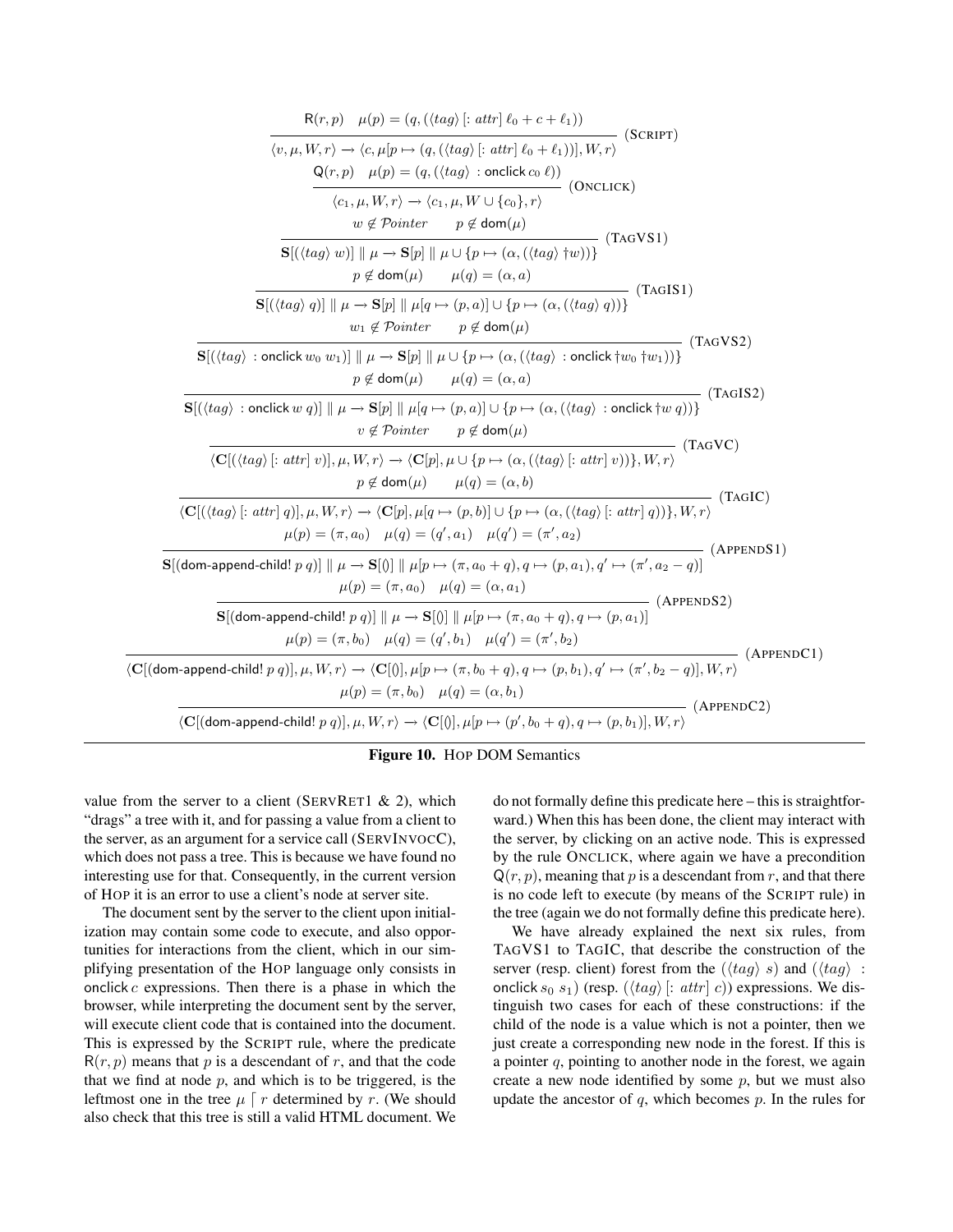the server we see that the server values are transformed into client values or client code by means of the † function.

The remaining rules describe how the DOM operation we consider, that is (dom-append-child!  $s_0$   $s_1$ ) computes: first the expressions  $s_0$  and  $s_1$  have to be evaluated. They are supposed to return pointers  $p$  and  $q$  pointing to nodes in the forest. Then one updates the node at p, moving q as a new child of  $p$ , as well as the node at the ancestor of  $q$  (if any) which loses its q child, and we update  $q$ 's ancestor to be  $p$ . It is easy to formalize the other DOM constructs in a similar way (see [8, 9]). This will be done in a more complete formal description of the semantics of the HOP language.

Let us illustrate the semantics with DOM extension with a few examples. For all the following examples, we start with a configuration where there is a service (lambda  $(z)$  s<sub>0</sub>) available at URL  $u_0$ , that is with  $\rho_0 = \{u_0 \mapsto$  (lambda  $(z)$   $s_0)\}.$ 

*Example 1* This example demonstrates how DOM tree is manipulated and transmitted from server-side to client-side. Let

$$
s_0 = (\text{let } ((x \text{ (service } (y) (\langle \text{DIV} \rangle y)))) s_1)
$$
  
\n
$$
s_1 = (\text{let } ((d (\langle \text{DIV} \rangle 0))) s_2)
$$
  
\n
$$
s_2 = (\text{let } ((h (\langle \text{HTML} \rangle d))) s_3)
$$
  
\n
$$
s_3 = (\text{let } ((k (\text{dom-append-child! } h (\langle \text{DIV} \rangle \sim t)))) h)
$$
  
\n
$$
t = (\text{with-hop } (\$x \space 0)
$$
  
\n
$$
(\text{lambda } (x) (\text{dom-append-child! } \$d \space x)))
$$

The transitions are shown in Figure 11, where the service ships a HTML tree containing a piece of client node. The client code, evaluated in client-side, requests a new tree from the server and appends it to the current document.

*Example 2* This example shows how script nodes are evaluated in client-side, especially the evaluation order.

$$
s_0 = (\text{let } ((d (\langle \text{DIV} \rangle ^* t_0))) s_1)
$$
  
\n
$$
s_2 = (\text{let } ((h (\langle \text{HTML} \rangle d))) s_2)
$$
  
\n
$$
s_3 = (\text{let } ((c (\text{dom-append-child! } h (\langle \text{DIV} \rangle ^* t_1)))) h)
$$
  
\n
$$
t_0 = ((\text{lambda } (y) y)())
$$
  
\n
$$
t_1 = ((\text{lambda } (x) x)())
$$

We then have transitions shown in Figure 12, where transitions regarding tree construction and transmission in serverside are omitted. The tree transmitted to client contains two pieces of code. The left one  $c_0$  will be evaluated before the right one  $c_1$ .

**Example 3** This example demonstrates the ability of running code by invoking "onclick" attribute.

$$
s_0 = (\langle \text{HTML} \rangle (\langle \text{DIV} \rangle : \text{onclick}^t))
$$
  

$$
t = ((\text{lambda } (x) x) () )
$$

Here are some states in the execution of this program:

$$
\rho_0 \rightarrow (j ((\text{lambda} (z) s_0) )))
$$
  
\n
$$
\parallel \langle 0, \emptyset, (\text{setdoc } j), \alpha \rangle \parallel \rho_0 \parallel \{j\}
$$
  
\n
$$
\rightarrow \mu_0 \parallel \langle q, \mu_1, \emptyset, q \rangle \parallel \rho_1
$$
  
\nwhere  $\mu_1 = \{q \mapsto (\alpha, (\langle \text{HTML} \rangle p)),$   
\n $p \mapsto (q, (\langle \text{DIV} \rangle : \text{onclick } c)) \}$   
\n $c = ((\text{lambda} (x) x) () )$   
\n
$$
\rightarrow \mu_0 \parallel \langle 0, \mu_2, \emptyset, q \rangle \parallel \rho_1
$$
  
\nwhere  $\mu_2 = \mu_1 \cup \{x' \mapsto 0\}$ 

*Example 4* This example shows that only valid HTML document is meaningful as an answer to initial client request. Let

$$
s_0 = (\langle \text{DIV} \rangle^t)
$$
  

$$
t = ((\text{lambda } (x) x) () )
$$

Since the returning tree will not be a valid HTML document, the computation will be blocked by rule SERVRET1.

## 5. Conclusion

We have presented a small step operational semantics for the multi-tier programming language HOP, covering both the server side and client side computations, and their interactions. This semantics may therefore be used to reason *globally* about the behavior of web applications. As a benefit, language based techniques for analysis and verification are thus made available to web applications, opening new research directions to tackle security and reliability problems for the web from a programming viewpoint.

### References

- [1] G. Berry and G. Boudol. The chemical abstract machine. In *Proceedings of the ACM International Conference on Principle of Programming Languages (POPL)*, pages 81–94. ACM Press, New York, 1990.
- [2] A. Chlipala. Ur: Statically-typed metaprogramming with type-level record computation. In *International Conference on Programming Languages and Implementation (PLDI)*, Toronto, Canada, June 2010.
- [3] S. Chong, J. Liu, A. Myers, X. Qi, K. Vikram, L. Zheng, and X. Zheng. Building secure web applications with automatic partitioning. *Communications of the ACM*, 52(2):79–87, 2009.
- [4] E. Cooper, S. Lindley, P. Wadler, and J. Yallop. Links: Web programming without tiers. In *5th International Symposium on Formal Methods for Components and Objects*, November 2006.
- [5] Matthias Felleisen and Robert Hieb. The revised report on the syntactic theories of sequential control and state. *Theor. Comput. Sci.*, 103(2):235–271, 1992.
- [6] R. Fielding et al. Hypertext Transfer Protocol HTTP/1.1. Technical Report RFC 2616, The Internet Society, 1999.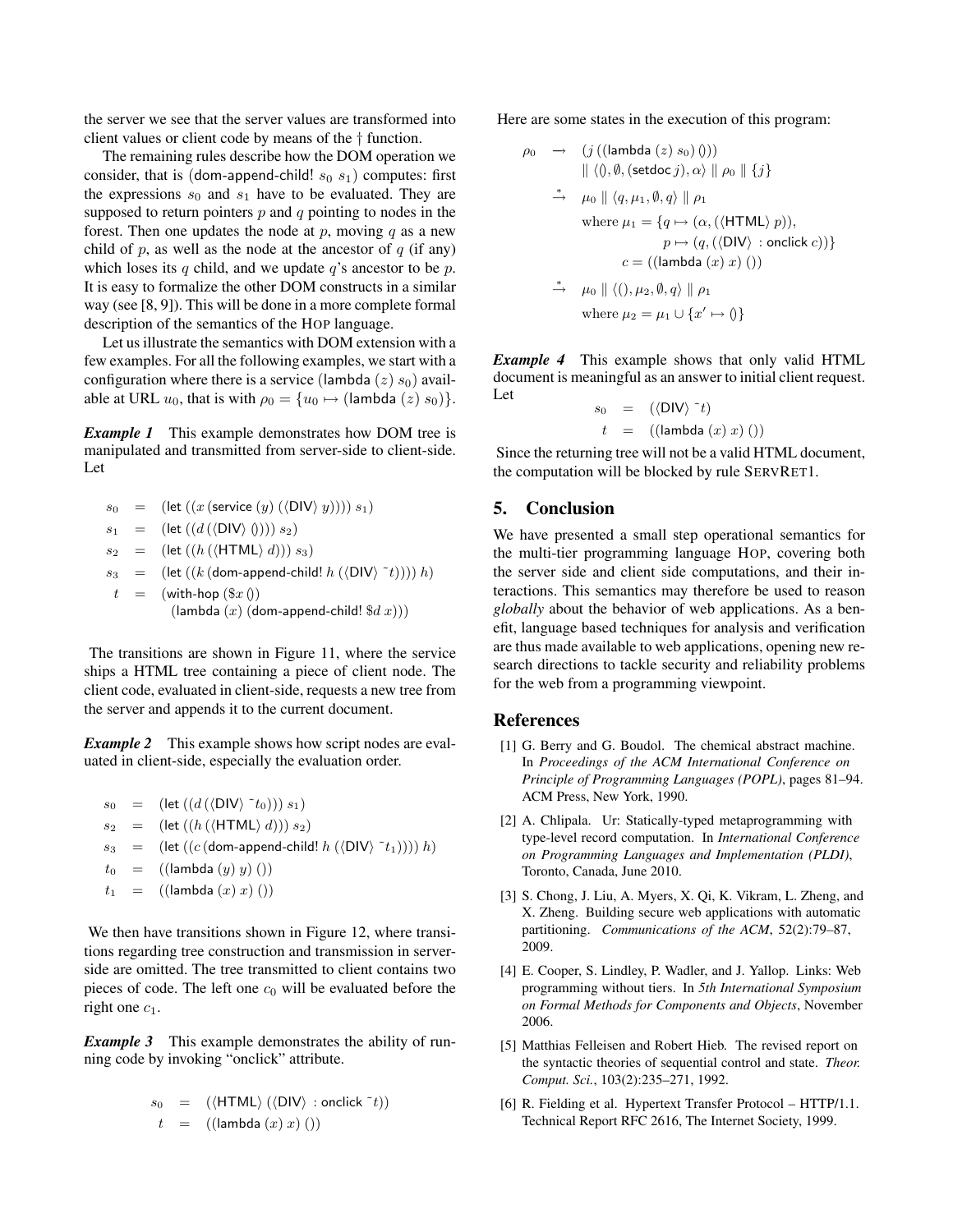| $\rho_0$ | $\rightarrow$ $(j$ ((lambda $(z)$ $s_0$ ) ()))<br>$\  \langle 0, \emptyset, (\mathsf{setdoc}\, j), \alpha \rangle \  \rho_0 \  \{j\}$                                                                                                             | (INT)                                      |
|----------|---------------------------------------------------------------------------------------------------------------------------------------------------------------------------------------------------------------------------------------------------|--------------------------------------------|
|          | $\stackrel{*}{\rightarrow}$ $(j$ (let $((x u_1)) s_1)$ ) $\parallel \mu_0$<br>$\  \langle 0, \emptyset, (\mathsf{setdoc}\, j), \alpha \rangle \  \rho_1 \  \{j\}$                                                                                 | (APPS, SERVDEF)                            |
|          | where $\mu_0 = \{z' \mapsto \emptyset\}$<br>$\rho_1 = \rho_0 \cup \{u_1 \mapsto (\text{lambda } (y) (\langle \text{DIV} \rangle y))\}$                                                                                                            |                                            |
|          | $\stackrel{*}{\rightarrow}$ $(j$ (let $((dp)) s'_2$ )) $\parallel \mu_1$<br>$\  \langle 0, \emptyset, (\mathsf{setdoc}\, j), \alpha \rangle \  \rho_1 \  \{j\}$                                                                                   | (APPS, TAGVS1)                             |
|          | where $s'_2 = s_2\{x'/x\}$<br>$\mu_1 = \mu_0 \cup \{x' \mapsto u_1, p \mapsto (\alpha, (\langle \text{DIV} \rangle))\}\$                                                                                                                          |                                            |
|          | $\stackrel{*}{\rightarrow}$ $(j$ (let $((h q)) s'_3$ )) $\parallel \mu_2$<br>$\  \langle 0, \emptyset, (\mathsf{setdoc}\, j), \alpha \rangle \  \rho_1 \  \{j\}$                                                                                  | (APPS, VARS, TAGIS1)                       |
|          | where $s'_3 = s_3\{x'/x, d'/d\}$<br>$\mu_2 = \mu_1[p \mapsto (q, (\langle \text{DIV} \rangle()))]$<br>$\cup \{d' \mapsto p, q \mapsto (\alpha, (\langle \text{HTML} \rangle p))\}$                                                                |                                            |
|          | $\stackrel{*}{\rightarrow}$ $(j$ (let $((k0)) h')$ ) $\parallel \mu_3$<br>$\  \langle 0, \emptyset, (\mathsf{setdoc}\, j), \alpha \rangle \  \rho_1 \  \{j\}$                                                                                     | (APPS, VARS, TILDE, TAGVS1, APPENDS2)      |
|          | where $\mu_3 = \mu_2[q \mapsto (\alpha, (\langle \text{HTML} \rangle p r))]$<br>$\cup \{h' \mapsto q, r \mapsto (q, (\langle \text{DIV} \rangle \,\,\tilde{\,\, c}))\}$<br>$c = ($ with-hop $(u_1$ ()) (lambda $(x)$ (dom-append-child! $p(x)$ )) |                                            |
|          | $\stackrel{*}{\rightarrow}$ $(j q)    \mu_4$<br>$\  \langle 0, \emptyset, (\mathsf{setdoc}\, j), \alpha \rangle \  \rho_1 \  \{j\}$                                                                                                               | (APPS, VARS)                               |
|          | where $\mu_4 = \mu_3 \cup \{k' \mapsto 0\}$                                                                                                                                                                                                       |                                            |
|          | $\stackrel{*}{\rightarrow}$ $\mu_4 \parallel \langle q, \mu_5, \emptyset, q \rangle \parallel \rho_1$                                                                                                                                             | (SERVRET1)                                 |
|          | where $\mu_5 = \{q \mapsto (\alpha, (\langle \text{HTML} \rangle p r)), p \mapsto (q, (\langle \text{DIV} \rangle 0))\}$<br>$\cup \{r \mapsto (q, (\langle \text{DIV} \rangle c))\}$                                                              |                                            |
|          | $\stackrel{*}{\rightarrow}$ $\mu_4 \parallel \langle c, \mu_6, \emptyset, q \rangle \parallel \rho_1$<br>where $\mu_6 = \mu_5[r \mapsto (q, (\langle \text{DIV} \rangle \varepsilon))]$                                                           | (SCRIPT)                                   |
|          | $\stackrel{*}{\rightarrow}$ (j((lambda (y)( $\langle$ DIV $\rangle$ y))())) $\parallel \mu_4$<br>$\  \langle 0, \mu_6, ((\text{lambda } (x) (\text{dom-append-child! } p x)) j), q \rangle \  \rho_1 \  \{j\}$                                    | (REQC, SERVINVOCC)                         |
|          | $(j r') \parallel \mu_7$<br>$\Vert \langle 0, \mu_6, ((\mathsf{lambda} (x) (\mathsf{dom}\text{-}\mathsf{append}\text{-}\mathsf{child}! p x)) j), q \rangle \Vert \rho_1 \Vert \{j\}$                                                              | (APPS, TAGVS1)                             |
|          | where $\mu_7 = \mu_4 \cup \{y' \mapsto (0, r' \mapsto (\alpha, (\langle \text{DIV} \rangle ()))\}$                                                                                                                                                |                                            |
|          | $\stackrel{*}{\rightarrow}$ $\mu_7 \parallel \langle 0, \mu_8, \emptyset, q \rangle \parallel \rho_1$                                                                                                                                             | (SERVRET2, CALLBACK, APPC, VARC, APPENDC2) |
|          | where $\mu_8 = \mu_6[p \mapsto (q, (\langle \text{DIV} \rangle (r'))]$<br>$\cup$ { $r' \mapsto (p, (\langle \text{DIV} \rangle)()), x' \mapsto r'$ }                                                                                              |                                            |

Figure 11. DOM Extensions: Example 1